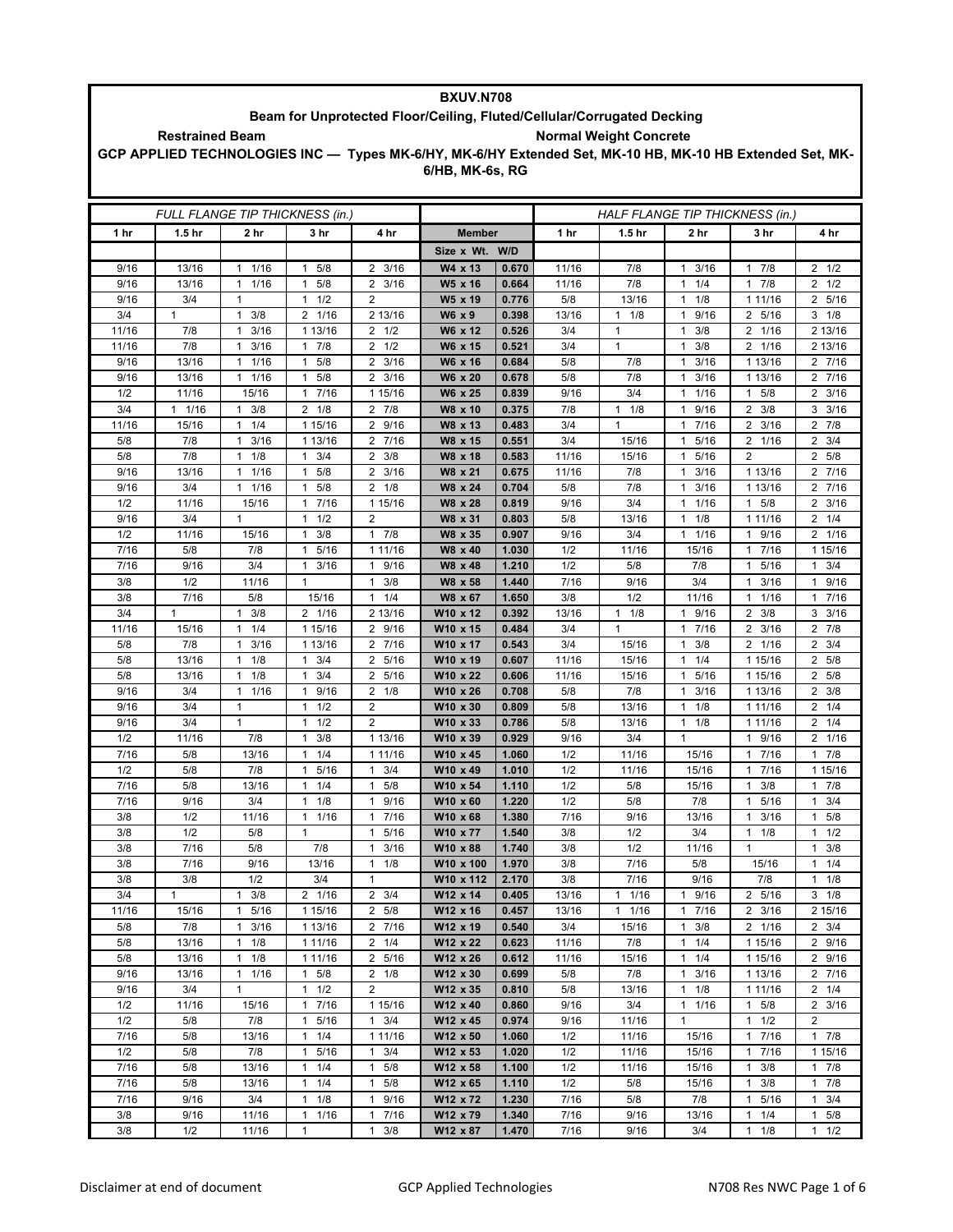| FULL FLANGE TIP THICKNESS (in.) |                   |                            |                                     |                          |                        | HALF FLANGE TIP THICKNESS (in.) |              |                   |                                      |                      |                           |
|---------------------------------|-------------------|----------------------------|-------------------------------------|--------------------------|------------------------|---------------------------------|--------------|-------------------|--------------------------------------|----------------------|---------------------------|
| 1 hr                            | 1.5 <sub>hr</sub> | 2 <sub>hr</sub>            | 3 <sub>hr</sub>                     | 4 hr                     | <b>Member</b>          |                                 | 1 hr         | 1.5 <sub>hr</sub> | 2 <sub>hr</sub>                      | 3 hr                 | 4 hr                      |
|                                 |                   |                            |                                     |                          | Size x Wt. W/D         |                                 |              |                   |                                      |                      |                           |
| 3/8                             | 1/2               | 5/8                        | 15/16                               | 1/4<br>$\mathbf{1}$      | W12 x 96               | 1.610                           | 3/8          | 1/2               | 11/16                                | $1 \t1/16$           | 17/16                     |
| 3/8                             | 7/16              | 9/16                       | 7/8                                 | 3/16<br>$\mathbf{1}$     | W12 x 106              | 1.770                           | 3/8          | 1/2               | 11/16                                | $\mathbf{1}$         | 1 5/16                    |
| 3/8                             | 7/16              | 9/16                       | 13/16                               | 1/16<br>$\mathbf{1}$     | W12 x 120              | 1.990                           | 3/8          | 7/16              | 5/8                                  | 15/16                | $1 \t1/4$                 |
| 3/8                             | 3/8               | 1/2                        | 3/4                                 | $\mathbf{1}$             | W12 x 136              | 2.230                           | 3/8          | 7/16              | 9/16                                 | 7/8                  | $1 \t1/8$                 |
| 3/8                             | 3/8               | 7/16                       | 11/16                               | 15/16                    | W12 x 152              | 2.450                           | 3/8          | 3/8               | 1/2                                  | 13/16                | 11/16                     |
| 3/8                             | 3/8               | 7/16                       | 5/8                                 | 7/8                      | W12 x 170              | 2.720                           | 3/8          | 3/8               | 1/2                                  | 3/4                  | 15/16                     |
| 3/8                             | 3/8               | 3/8                        | 5/8                                 | 13/16                    | W12 x 190              | 3.000                           | 3/8          | 3/8               | 7/16                                 | 11/16                | 7/8                       |
| 3/8<br>3/8                      | 3/8<br>3/8        | 3/8<br>3/8                 | 9/16<br>1/2                         | 3/4                      | W12 x 210<br>W12 x 230 | 3.270<br>3.550                  | 3/8<br>3/8   | 3/8               | 7/16<br>3/8                          | 5/8<br>9/16          | 13/16<br>3/4              |
| 3/8                             | 3/8               | 3/8                        | 1/2                                 | 11/16<br>5/8             | W12 x 252              | 3.840                           | 3/8          | 3/8<br>3/8        | 3/8                                  | 9/16                 | 3/4                       |
| 3/8                             | 3/8               | 3/8                        | 7/16                                | 5/8                      | W12 x 279              | 4.190                           | 3/8          | 3/8               | 3/8                                  | 1/2                  | 11/16                     |
| 3/8                             | 3/8               | 3/8                        | 7/16                                | 9/16                     | W12 x 305              | 4.490                           | 3/8          | 3/8               | 3/8                                  | 1/2                  | 5/8                       |
| 3/8                             | 3/8               | 3/8                        | 3/8                                 | 9/16                     | W12 x 336              | 4.850                           | 3/8          | 3/8               | 3/8                                  | 7/16                 | 5/8                       |
| 11/16                           | 7/8               | 3/16<br>$\mathbf{1}$       | 1 13/16                             | 2 7/16                   | W14 x 22               | 0.534                           | 3/4          | $\mathbf{1}$      | $\mathbf{1}$<br>3/8                  | 2 1/16               | $2 \frac{3}{4}$           |
| 5/8                             | 13/16             | 1/8<br>1                   | 1 11/16                             | 2<br>1/4                 | W14 x 26               | 0.628                           | 11/16        | 7/8               | 1/4<br>$\mathbf{1}$                  | 1 15/16              | 2 9/16                    |
| 5/8                             | 13/16             | 1/8<br>1                   | 1 11/16                             | $\overline{2}$<br>1/4    | W14 x 30               | 0.644                           | 11/16        | 7/8               | 1/4<br>$\mathbf{1}$                  | 17/8                 | $2 \frac{1}{2}$           |
| 9/16                            | 3/4               | 1/16<br>$\mathbf{1}$       | 9/16<br>$\mathbf{1}$                | $2 \t1/8$                | W14 x 34               | 0.725                           | 5/8          | 13/16             | 3/16<br>$\mathbf{1}$                 | 3/4<br>1             | $2 \frac{3}{8}$           |
| 9/16                            | 3/4               | $\mathbf{1}$               | $1 \t1/2$                           | $\overline{2}$           | W14 x 38               | 0.809                           | 5/8          | 13/16             | 1/8<br>$\mathbf{1}$                  | 1 11/16              | $2 \t1/4$                 |
| 1/2                             | 11/16             | 15/16                      | 1 7/16                              | $1 \t7/8$                | W14 x 43               | 0.874                           | 9/16         | 3/4               | 1/16<br>1                            | 5/8<br>$\mathbf{1}$  | $2 \t1/8$                 |
| 1/2                             | 5/8               | 7/8                        | 5/16<br>1                           | 1 13/16                  | W14 x 48               | 0.970                           | 9/16         | 11/16             | $\mathbf{1}$                         | 1/2<br>1             | $\overline{2}$            |
| 7/16                            | 5/8               | 13/16                      | $1 \t1/4$                           | 1 11/16                  | W14 x 53               | 1.060                           | 1/2          | 11/16             | 15/16                                | 7/16<br>1            | 17/8                      |
| 7/16                            | 5/8               | 13/16                      | $1 \t1/4$                           | 5/8<br>1                 | W14 x 61               | 1.100                           | 1/2          | 11/16             | 15/16                                | $1 \t3/8$            | 17/8                      |
| 7/16                            | 9/16              | 3/4                        | 1/8<br>1                            | 9/16<br>$\mathbf{1}$     | W14 x 68               | 1.220                           | 1/2          | 5/8               | 7/8                                  | 5/16                 | 3/4<br>1                  |
| 3/8                             | 9/16              | 3/4                        | 11/16                               | 7/16<br>1                | $W14 \times 74$        | 1.320                           | 7/16         | 9/16              | 13/16                                | 1/4<br>1             | 1 5/8                     |
| 3/8                             | 1/2               | 11/16<br>3/4               | 1<br>$\mathbf{1}$                   | 3/8<br>1<br>1/2          | W14 x 82               | 1.450                           | 7/16         | 9/16              | 3/4                                  | $1 \t1/8$            | 1 9/16                    |
| 3/8<br>3/8                      | 9/16<br>1/2       | 11/16                      | 1/8<br>11/16                        | 1<br>3/8<br>$\mathbf{1}$ | W14 x 90<br>W14 x 99   | 1.310<br>1.430                  | 7/16<br>7/16 | 9/16<br>9/16      | 13/16<br>3/4                         | 1/4<br>3/16<br>1     | 1 11/16<br>1 9/16         |
| 3/8                             | 1/2               | 5/8                        | $\mathbf{1}$                        | $\mathbf{1}$<br>5/16     | W14 x 109              | 1.570                           | 3/8          | 1/2               | 3/4                                  | $1 \t1/8$            | 17/16                     |
| 3/8                             | 7/16              | 5/8                        | 15/16                               | 1/4<br>$\mathbf{1}$      | W14 x 120              | 1.710                           | 3/8          | 1/2               | 11/16                                | 1                    | $1 \t3/8$                 |
| 3/8                             | 7/16              | 9/16                       | 7/8                                 | $\mathbf{1}$<br>1/8      | W14 x 132              | 1.890                           | 3/8          | 7/16              | 5/8                                  | 15/16                | $1 \t1/4$                 |
| 3/8                             | 7/16              | 9/16                       | 13/16                               | 1/16<br>$\mathbf{1}$     | W14 x 145              | 1.990                           | 3/8          | 7/16              | 5/8                                  | 15/16                | 11/4                      |
| 3/8                             | 3/8               | 1/2                        | 3/4                                 | $\mathbf{1}$             | W14 x 159              | 2.160                           | 3/8          | 7/16              | 9/16                                 | 7/8                  | $1 \t1/8$                 |
| 3/8                             | 3/8               | 1/2                        | 11/16                               | 15/16                    | W14 x 176              | 2.380                           | 3/8          | 3/8               | 9/16                                 | 13/16                | 11/16                     |
| 3/8                             | 3/8               | 7/16                       | 11/16                               | 7/8                      | W14 x 193              | 2.600                           | 3/8          | 3/8               | 1/2                                  | 3/4                  | $\mathbf{1}$              |
| 3/8                             | 3/8               | 7/16                       | 5/8                                 | 13/16                    | W14 x 211              | 2.810                           | 3/8          | 3/8               | 1/2                                  | 11/16                | 15/16                     |
| 3/8                             | 3/8               | 3/8                        | 9/16                                | 3/4                      | W14 x 233              | 3.080                           | 3/8          | 3/8               | 7/16                                 | 11/16                | 7/8                       |
| 3/8                             | 3/8               | 3/8                        | 9/16                                | 3/4                      | W14 x 257              | 3.360                           | 3/8          | 3/8               | 7/16                                 | 5/8                  | 13/16                     |
| 3/8                             | 3/8               | 3/8                        | 1/2                                 | 11/16                    | W14 x 283              | 3.660                           | 3/8          | 3/8               | 3/8                                  | 9/16                 | 3/4                       |
| 3/8                             | 3/8               | 3/8                        | 1/2                                 | 5/8                      | W14 x 311              | 3.980                           | 3/8          | 3/8               | 3/8                                  | 9/16                 | 11/16                     |
| 3/8                             | 3/8               | 3/8                        | 7/16                                | 9/16                     | W14 x 342              | 4.320                           | 3/8          | 3/8               | 3/8                                  | 1/2                  | 11/16                     |
| 3/8                             | 3/8               | 3/8                        | 7/16                                | 9/16                     | W14 x 370              | 4.630                           | 3/8          | 3/8               | 3/8                                  | 1/2                  | $5/8$                     |
| 3/8                             | 3/8               | 3/8                        | 3/8                                 | 1/2                      | W14 x 398              | 4.930                           | 3/8          | 3/8               | 3/8                                  | 7/16                 | 9/16                      |
| 3/8<br>3/8                      | 3/8<br>3/8        | 3/8<br>3/8                 | 3/8<br>3/8                          | 1/2<br>1/2               | W14 x 426<br>W14 x 455 | 5.210<br>5.530                  | 3/8<br>3/8   | 3/8<br>3/8        | 3/8<br>3/8                           | 7/16<br>7/16         | 9/16<br>9/16              |
| 3/8                             | 3/8               | 3/8                        | 3/8                                 | 7/16                     | W14 x 500              | 5.950                           | 3/8          | 3/8               | 3/8                                  | 3/8                  | 1/2                       |
| 3/8                             | 3/8               | 3/8                        | 3/8                                 | 7/16                     | W14 x 550              | 6.430                           | 3/8          | 3/8               | 3/8                                  | 3/8                  | 1/2                       |
| 3/8                             | 3/8               | 3/8                        | 3/8                                 | 3/8                      | W14 x 605              | 6.960                           | 3/8          | 3/8               | 3/8                                  | 3/8                  | 7/16                      |
| 3/8                             | 3/8               | 3/8                        | 3/8                                 | 3/8                      | W14 x 665              | 7.490                           | 3/8          | 3/8               | 3/8                                  | 3/8                  | 7/16                      |
| 3/8                             | 3/8               | 3/8                        | 3/8                                 | 3/8                      | W14 x 730              | 8.080                           | 3/8          | 3/8               | 3/8                                  | 3/8                  | 3/8                       |
| 5/8                             | 7/8               | $1 \t3/16$                 | 1 13/16                             | $2 \frac{3}{8}$          | W16 x 26               | 0.558                           | 3/4          | 15/16             | $\mathbf{1}$<br>5/16                 | $\overline{2}$       | 2 11/16                   |
| 5/8                             | 13/16             | 1/16<br>1                  | 5/8<br>$\mathbf{1}$                 | $2 \frac{3}{16}$         | W16 x 31               | 0.661                           | 11/16        | 7/8               | 1/4<br>$\mathbf{1}$                  | $1 \t7/8$            | $2 \frac{1}{2}$           |
| 9/16                            | 3/4               | 1/16<br>$\mathbf{1}$       | $1 \t5/8$                           | $2 \t1/8$                | W16 x 36               | 0.702                           | 5/8          | 7/8               | 3/16<br>$\mathbf{1}$                 | 1 13/16              | 2 7/16                    |
| 9/16                            | 3/4               | $\mathbf{1}$               | $1 \t1/2$                           | $\overline{c}$           | W16 x 40               | 0.780                           | 5/8          | 13/16             | 1/8<br>$\mathbf{1}$                  | 1 11/16              | $2 \t1/4$                 |
| 1/2                             | 11/16             | 15/16                      | 17/16                               | $1 \t7/8$                | W16 x 45               | 0.870                           | 9/16         | 3/4               | 1/16<br>1                            | $1 \t5/8$            | $2 \t1/8$                 |
| 1/2                             | 5/8               | 7/8                        | 5/16<br>1                           | 1 13/16                  | W16 x 50               | 0.962                           | 9/16         | 11/16             | $\mathbf{1}$                         | 1/2<br>$\mathbf{1}$  | $\overline{2}$            |
| 7/16                            | 5/8               | 13/16                      | $1 \t1/4$                           | 1 11/16                  | W16 x 57               | 1.090                           | 1/2          | 11/16             | 15/16                                | 3/8<br>$\mathbf{1}$  | 17/8                      |
| 7/16                            | 5/8               | 13/16                      | $1 \t1/4$                           | 1 11/16                  | W16 x 67               | 1.090                           | 1/2          | 11/16             | 15/16                                | $1 \t3/8$            | 17/8                      |
| 7/16                            | 9/16              | 3/4                        | $1 \t1/8$                           | 1/2<br>1                 | W16 x 77               | 1.250                           | 7/16         | 5/8               | 7/8                                  | 1/4<br>$\mathbf{1}$  | 1 11/16                   |
| 3/8                             | 1/2               | 11/16                      | $1 \t1/16$                          | 3/8<br>$\mathbf{1}$      | W16 x 89               | 1.430                           | 7/16         | 9/16              | 3/4                                  | 3/16<br>$\mathbf{1}$ | 1 9/16                    |
| 3/8                             | 1/2               | 5/8                        | 15/16                               | 5/16<br>$\mathbf{1}$     | W16 x 100              | 1.590                           | 3/8          | 1/2               | 3/4                                  | 1/16<br>$\mathbf{1}$ | 17/16                     |
| 9/16                            | 13/16             | $1 \t1/16$<br>$\mathbf{1}$ | 5/8<br>$\mathbf{1}$<br>$\mathbf{1}$ | 3/16<br>$\overline{2}$   | W18 x 35               | 0.672                           | 11/16        | 7/8               | 3/16<br>$\mathbf{1}$<br>$\mathbf{1}$ | 17/8                 | $2 \frac{1}{2}$<br>2 5/16 |
| 9/16<br>1/2                     | 3/4<br>11/16      | 15/16                      | 1/2<br>1                            | 2<br>1/16<br>7/8<br>1    | W18 x 40               | 0.768<br>0.876                  | 5/8          | 13/16<br>3/4      | 1/8<br>$\mathbf{1}$                  | 1 11/16<br>1         | $2 \t1/8$                 |
| $1/2$                           | 11/16             | 15/16                      | 7/16<br>7/16<br>$\mathbf{1}$        | 7/8<br>$\mathbf{1}$      | W18 x 46<br>W18 x 50   | 0.880                           | 9/16<br>9/16 | 3/4               | 1/16<br>1/16<br>$\mathbf{1}$         | 9/16<br>9/16<br>1    | $2 \t1/8$                 |
|                                 |                   |                            |                                     |                          |                        |                                 |              |                   |                                      |                      |                           |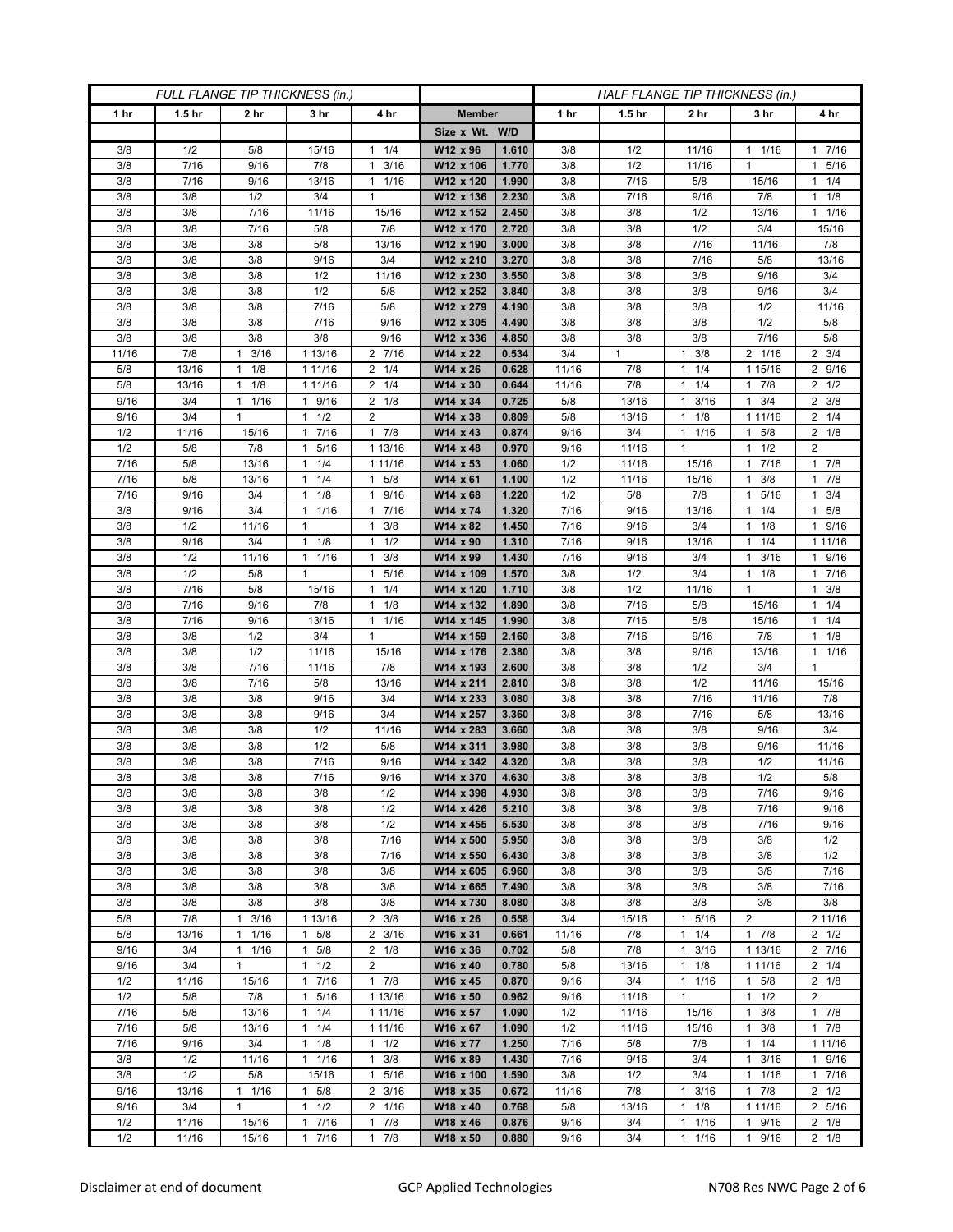| FULL FLANGE TIP THICKNESS (in.) |                   |                 |                                  |                                             | HALF FLANGE TIP THICKNESS (in.) |                |              |                   |                      |                              |                        |
|---------------------------------|-------------------|-----------------|----------------------------------|---------------------------------------------|---------------------------------|----------------|--------------|-------------------|----------------------|------------------------------|------------------------|
| 1 <sub>hr</sub>                 | 1.5 <sub>hr</sub> | 2 <sub>hr</sub> | 3 <sub>hr</sub>                  | 4 hr                                        | <b>Member</b>                   |                | 1 hr         | 1.5 <sub>hr</sub> | 2 <sub>hr</sub>      | 3 hr                         | 4 hr                   |
|                                 |                   |                 |                                  |                                             | Size x Wt. W/D                  |                |              |                   |                      |                              |                        |
| 1/2                             | 5/8               | 7/8             | 5/16<br>1                        | 1 13/16                                     | W18 x 55                        | 0.963          | 9/16         | 11/16             | $\mathbf{1}$         | 1/2<br>1                     | 2                      |
| 7/16                            | 5/8               | 13/16           | 1/4<br>$\mathbf{1}$              | 1 11/16                                     | W18 x 60                        | 1.040          | 1/2          | 11/16             | 15/16                | 7/16<br>1                    | 1 15/16                |
| 7/16                            | 5/8               | 13/16           | $\mathbf{1}$<br>3/16             | 5/8<br>$\mathbf{1}$                         | W18 x 65                        | 1.130          | 1/2          | 5/8               | 7/8                  | 3/8<br>1                     | 1 13/16                |
| 7/16                            | 9/16              | 3/4             | 1/8<br>-1                        | 9/16<br>$\mathbf{1}$                        | W18 x 71                        | 1.220          | 1/2          | 5/8               | 7/8                  | 5/16<br>1                    | $1 \t3/4$              |
| 7/16                            | 5/8               | 13/16           | 3/16<br>$\mathbf{1}$             | 5/8<br>$\mathbf{1}$                         | W18 x 76                        | 1.130          | 1/2          | 5/8               | 7/8                  | 3/8<br>1                     | 1 13/16                |
| 7/16                            | 9/16              | 3/4             | 1/8<br>$\mathbf{1}$              | 1/2<br>$\mathbf{1}$                         | W18 x 86                        | 1.270          | 7/16         | 5/8               | 13/16                | 1/4<br>1                     | 1 1 1 / 16             |
| 3/8                             | 1/2               | 11/16           | 1/16<br>1                        | 3/8<br>1                                    | W18 x 97                        | 1.420          | 7/16         | 9/16              | 3/4                  | 3/16<br>1                    | 1 9/16                 |
| 3/8<br>3/8                      | 1/2<br>7/16       | 5/8<br>5/8      | $\mathbf{1}$<br>15/16            | 5/16<br>1<br>3/16<br>$\mathbf{1}$           | W18 x 106<br>W18 x 119          | 1.550<br>1.720 | 3/8<br>3/8   | 1/2<br>1/2        | 3/4<br>11/16         | 1/8<br>1<br>1                | $1 \t1/2$<br>$1 \t3/8$ |
| 9/16                            | 3/4               | $\mathbf{1}$    | 1 9/16                           | 2 1/16                                      | W21 x 44                        | 0.746          | 5/8          | 13/16             | 1/8<br>$\mathbf{1}$  | 3/4<br>1                     | 2 5/16                 |
| 1/2                             | 11/16             | 15/16           | 7/16<br>1                        | 1 15/16                                     | W21 x 50                        | 0.838          | 9/16         | 3/4               | 1/16<br>1            | 5/8<br>1                     | $2 \frac{3}{16}$       |
| 1/2                             | 11/16             | 7/8             | 3/8<br>1                         | 1 13/16                                     | W21 x 57                        | 0.952          | 9/16         | 11/16             | 1                    | 1/2                          | 2 1/16                 |
| 1/2                             | 11/16             | 7/8             | 3/8<br>1                         | 1 13/16                                     | W21 x 62                        | 0.952          | 9/16         | 11/16             | $\mathbf{1}$         | 1/2<br>1                     | 2 1/16                 |
| 7/16                            | 5/8               | 13/16           | 1/4<br>$\mathbf{1}$              | 1 11/16                                     | W21 x 68                        | 1.040          | 1/2          | 11/16             | 15/16                | 7/16<br>1                    | 1 15/16                |
| 7/16                            | 5/8               | 13/16           | 1/4<br>1                         | 5/8<br>1                                    | W21 x 73                        | 1.110          | 1/2          | 5/8               | 15/16                | 3/8                          | 17/8                   |
| 7/16                            | 9/16              | 3/4             | 1/8<br>$\mathbf{1}$              | 1/2<br>$\mathbf{1}$                         | W21 x 83                        | 1.260          | 7/16         | 5/8               | 13/16                | 1/4<br>1                     | 1 11/16                |
| 3/8                             | 1/2               | 11/16           | 1/16<br>$\mathbf{1}$             | 3/8<br>1                                    | W21 x 93                        | 1.400          | 7/16         | 9/16              | 13/16                | 3/16<br>1                    | 1 9/16                 |
| 3/8                             | 9/16              | 3/4             | $1 \t1/8$                        | 1/2<br>1                                    | W21 x 101                       | 1.300          | 7/16         | 9/16              | 13/16                | $1 \t1/4$                    | 1 11/16                |
| 3/8                             | 1/2               | 11/16           | 1 1/16                           | 3/8<br>1                                    | W21 x 111                       | 1.430          | 7/16         | 9/16              | 3/4                  | 3/16<br>1.                   | 1 9/16                 |
| 3/8                             | 1/2               | 5/8             | $\mathbf{1}$                     | 5/16<br>$\mathbf{1}$                        | W21 x 122                       | 1.570          | 3/8          | 1/2               | 3/4                  | 1/8<br>1                     | 1 7/16                 |
| 3/8                             | 7/16              | $5/8$           | 15/16                            | 1/4<br>$\mathbf{1}$                         | W21 x 132                       | 1.680          | 3/8          | 1/2               | 11/16                | 1/16<br>1                    | $1 \t3/8$              |
| 3/8                             | 7/16              | 9/16            | 7/8                              | 1/8<br>1                                    | W21 x 147                       | 1.870          | 3/8          | 7/16              | 5/8                  | 15/16                        | 1 5/16                 |
| 1/2                             | 11/16             | 15/16           | 7/16<br>1                        | 1 15/16                                     | W24 x 55                        | 0.828          | 9/16         | 3/4               | 1/16<br>$\mathbf{1}$ | 5/8                          | 2 3/16                 |
| 1/2                             | 11/16             | 7/8             | 3/8<br>$\mathbf{1}$              | 113/16                                      | W24 x 62                        | 0.934          | 9/16         | 3/4               | $\mathbf{1}$         | 9/16<br>1                    | 2 1/16                 |
| 1/2                             | 11/16             | 7/8             | $1 \t3/8$                        | 1 13/16                                     | W24 x 68                        | 0.942          | 9/16         | 3/4               | $\mathbf{1}$         | $1 \t1/2$                    | 2 1/16                 |
| 7/16                            | 5/8               | 13/16           | 1/4<br>1                         | 1 11/16                                     | W24 x 76                        | 1.050          | 1/2          | 11/16             | 15/16                | 7/16<br>1                    | 1 15/16                |
| 7/16                            | 9/16              | 13/16           | 3/16<br>$\mathbf{1}$             | 5/8<br>$\mathbf{1}$                         | W24 x 84                        | 1.150          | 1/2          | 5/8               | 7/8                  | 3/8<br>1                     | 1 13/16                |
| 7/16                            | 9/16              | 3/4             | $1 \t1/8$                        | 1/2<br>$\mathbf{1}$                         | W24 x 94                        | 1.280          | 7/16         | 5/8               | 13/16                | $1 \t1/4$                    | 1 11/16                |
| 7/16<br>3/8                     | 9/16<br>1/2       | 3/4<br>11/16    | 1/8<br>1<br>1/16<br>$\mathbf{1}$ | 1/2<br>$\mathbf{1}$<br>7/16<br>$\mathbf{1}$ | W24 x 104<br>W24 x 117          | 1.240<br>1.380 | 7/16<br>7/16 | 5/8<br>9/16       | 7/8<br>13/16         | 5/16<br>1<br>3/16<br>1       | 1 11/16<br>1 5/8       |
| 3/8                             | 1/2               | 5/8             | $\mathbf{1}$                     | 5/16<br>$\mathbf{1}$                        | W24 x 131                       | 1.540          | 3/8          | 1/2               | 3/4                  | 1/8<br>1.                    | $1 \t1/2$              |
| 3/8                             | 7/16              | 5/8             | 15/16                            | 1/4<br>$\mathbf{1}$                         | W24 x 146                       | 1.700          | 3/8          | 1/2               | 11/16                | 11/16                        | $1 \t3/8$              |
| 3/8                             | 7/16              | 9/16            | 7/8                              | 1/8<br>$\mathbf{1}$                         | W24 x 162                       | 1.880          | 3/8          | 7/16              | 5/8                  | 15/16                        | 1 5/16                 |
| 7/16                            | 5/8               | 7/8             | 5/16<br>1                        | 1 11/16                                     | W27 x 84                        | 1.030          | 1/2          | 11/16             | 15/16                | 1 7/16                       | 1 15/16                |
| 7/16                            | 9/16              | 13/16           | 3/16<br>1                        | 5/8<br>$\mathbf{1}$                         | W27 x 94                        | 1.150          | 1/2          | 5/8               | 7/8                  | 3/8<br>1                     | 1 13/16                |
| 7/16                            | 9/16              | 3/4             | 1/8<br>1                         | 1/2<br>$\mathbf{1}$                         | W27 x 102                       | 1.240          | 7/16         | 5/8               | 7/8                  | 5/16<br>1                    | 1 1 1 / 16             |
| 3/8                             | 1/2               | 11/16           | 1<br>1/16                        | $\mathbf{1}$<br>7/16                        | W27 x 114                       | 1.390          | 7/16         | 9/16              | 13/16                | 3/16                         | 1 9/16                 |
| 3/8                             | 1/2               | 5/8             | 1                                | 5/16<br>$\mathbf{1}$                        | W27 x 129                       | 1.560          | 3/8          | 1/2               | 3/4                  | 1/8<br>1                     | 1 7/16                 |
| 3/8                             | 1/2               | 5/8             | $\mathbf{1}$                     | 5/16<br>$\mathbf{1}$                        | W27 x 146                       | 1.550          | 3/8          | 1/2               | 3/4                  | 1/8<br>1                     | $1 \t1/2$              |
| 3/8                             | 7/16              | 5/8             | 15/16                            | 1/4<br>1                                    | W27 x 161                       | 1.700          | 3/8          | 1/2               | 11/16                | 1/16                         | 3/8<br>$\mathbf{1}$    |
| 3/8                             | $7/16$            | 9/16            | $7/8$                            | 1/8<br>$\mathbf{1}$                         | W27 x 178                       | 1.870          | 3/8          | 7/16              | 5/8                  | 15/16                        | 5/16<br>$\mathbf{1}$   |
| 1/2                             | 5/8               | 7/8             | 1 5/16                           | 3/4<br>$\mathbf{1}$                         | W30 x 90                        | 1.020          | 1/2          | 11/16             | 15/16                | 17/16                        | 1 15/16                |
| 7/16                            | 5/8               | 13/16           | $1 \t3/16$                       | $\mathbf{1}$<br>5/8                         | W30 x 99                        | 1.120          | 1/2          | 5/8               | 15/16                | 3/8<br>$\mathbf{1}$          | 1 13/16                |
| 7/16                            | 9/16              | 3/4             | 3/16<br>$\mathbf{1}$             | 9/16<br>$\mathbf{1}$                        | W30 x 108                       | 1.210          | 1/2          | 5/8               | 7/8                  | 5/16<br>1                    | $1 \t3/4$              |
| 3/8                             | 9/16              | 3/4             | 1/8<br>$\mathbf{1}$              | 1/2<br>$\mathbf{1}$<br>7/16<br>$\mathbf{1}$ | W30 x 116<br>W30 x 124          | 1.300          | 7/16         | 9/16              | 13/16                | 1/4                          | 1 11/16                |
| 3/8<br>3/8                      | 1/2<br>1/2        | 11/16<br>11/16  | 11/16<br>1                       | 3/8<br>1                                    | W30 x 132                       | 1.390<br>1.470 | 7/16<br>7/16 | 9/16<br>9/16      | 13/16<br>3/4         | 3/16<br>1<br>$1 \t1/8$       | 1 9/16<br>$1 \t1/2$    |
| 3/8                             | 7/16              | 5/8             | 15/16                            | 1/4<br>$\mathbf{1}$                         | W30 x 173                       | 1.660          | 3/8          | 1/2               | 11/16                | 1/16<br>1                    | $1 \t3/8$              |
| 3/8                             | 7/16              | 9/16            | 7/8                              | 1/8<br>$\mathbf{1}$                         | W30 x 191                       | 1.850          | 3/8          | 7/16              | 5/8                  | $\mathbf{1}$                 | 1 5/16                 |
| 3/8                             | 3/8               | 9/16            | 13/16                            | 1/16<br>1                                   | W30 x 211                       | 2.010          | 3/8          | 7/16              | 5/8                  | 15/16                        | $1 \t1/4$              |
| 7/16                            | 9/16              | 3/4             | 3/16<br>$\mathbf{1}$             | 9/16<br>1                                   | W33 x 118                       | 1.210          | 1/2          | 5/8               | 7/8                  | 5/16<br>1.                   | $1 \t3/4$              |
| 3/8                             | 9/16              | 3/4             | 11/16                            | 7/16<br>$\mathbf{1}$                        | W33 x 130                       | 1.320          | 7/16         | 9/16              | 13/16                | $1 \t1/4$                    | $1 \t5/8$              |
| 3/8                             | 1/2               | 11/16           | $1 \t1/16$                       | 3/8<br>$\mathbf{1}$                         | W33 x 141                       | 1.430          | 7/16         | 9/16              | 3/4                  | $1 \t3/16$                   | 1 9/16                 |
| 3/8                             | 1/2               | 5/8             | $\mathbf{1}$                     | 5/16<br>$\mathbf{1}$                        | W33 x 152                       | 1.530          | 3/8          | 1/2               | 3/4                  | 1/8<br>1                     | $1 \t1/2$              |
| 3/8                             | 7/16              | 5/8             | 15/16                            | 1/4<br>$\mathbf{1}$                         | W33 x 169                       | 1.700          | 3/8          | 1/2               | 11/16                | $\mathbf{1}$<br>1/16         | $1 \t3/8$              |
| 3/8                             | 7/16              | 9/16            | 7/8                              | $\mathbf{1}$<br>3/16                        | W33 x 201                       | 1.790          | 3/8          | 1/2               | 11/16                | $\mathbf{1}$                 | 1 5/16                 |
| 3/8                             | 7/16              | 9/16            | 13/16                            | 1/8<br>$\mathbf{1}$                         | W33 x 221                       | 1.970          | 3/8          | 7/16              | 5/8                  | 15/16                        | $1 \t1/4$              |
| 3/8                             | 3/8               | 1/2             | 3/4                              | 1/16<br>$\mathbf{1}$                        | W33 x 241                       | 2.130          | 3/8          | 7/16              | 9/16                 | 7/8                          | $1 \t3/16$             |
| 7/16                            | 9/16              | 3/4             | 1/8<br>$\mathbf{1}$              | 1/2<br>$\mathbf{1}$                         | W36 x 135                       | 1.290          | 7/16         | 5/8               | 13/16                | $1 \t1/4$                    | 1 11/16                |
| 3/8                             | 1/2               | 11/16           | 11/16                            | 3/8<br>1                                    | W36 x 150                       | 1.430          | 7/16         | 9/16              | 3/4                  | 3/16<br>1                    | 1 9/16                 |
| 3/8                             | 1/2               | 11/16           | $\mathbf{1}$                     | 5/16<br>$\mathbf{1}$                        | W36 x 160                       | 1.510          | 7/16         | 9/16              | 3/4                  | 1/8<br>$\mathbf{1}$          | $1 \t1/2$              |
| 3/8                             | 1/2               | 5/8             | 15/16                            | $\mathbf{1}$<br>1/4                         | W36 x 170                       | 1.600          | 3/8          | 1/2               | 11/16                | 1/16<br>1                    | 17/16                  |
| 3/8                             | 7/16              | 5/8             | 15/16                            | 3/16<br>1                                   | W36 x 182                       | 1.720          | 3/8          | 1/2               | 11/16                | $\mathbf{1}$<br>$\mathbf{1}$ | $1 \t3/8$              |
| 3/8                             | 7/16              | 9/16            | 7/8                              | 3/16<br>$\mathbf{1}$                        | W36 x 194                       | 1.810          | 3/8          | 1/2               | 11/16                |                              | 1 5/16                 |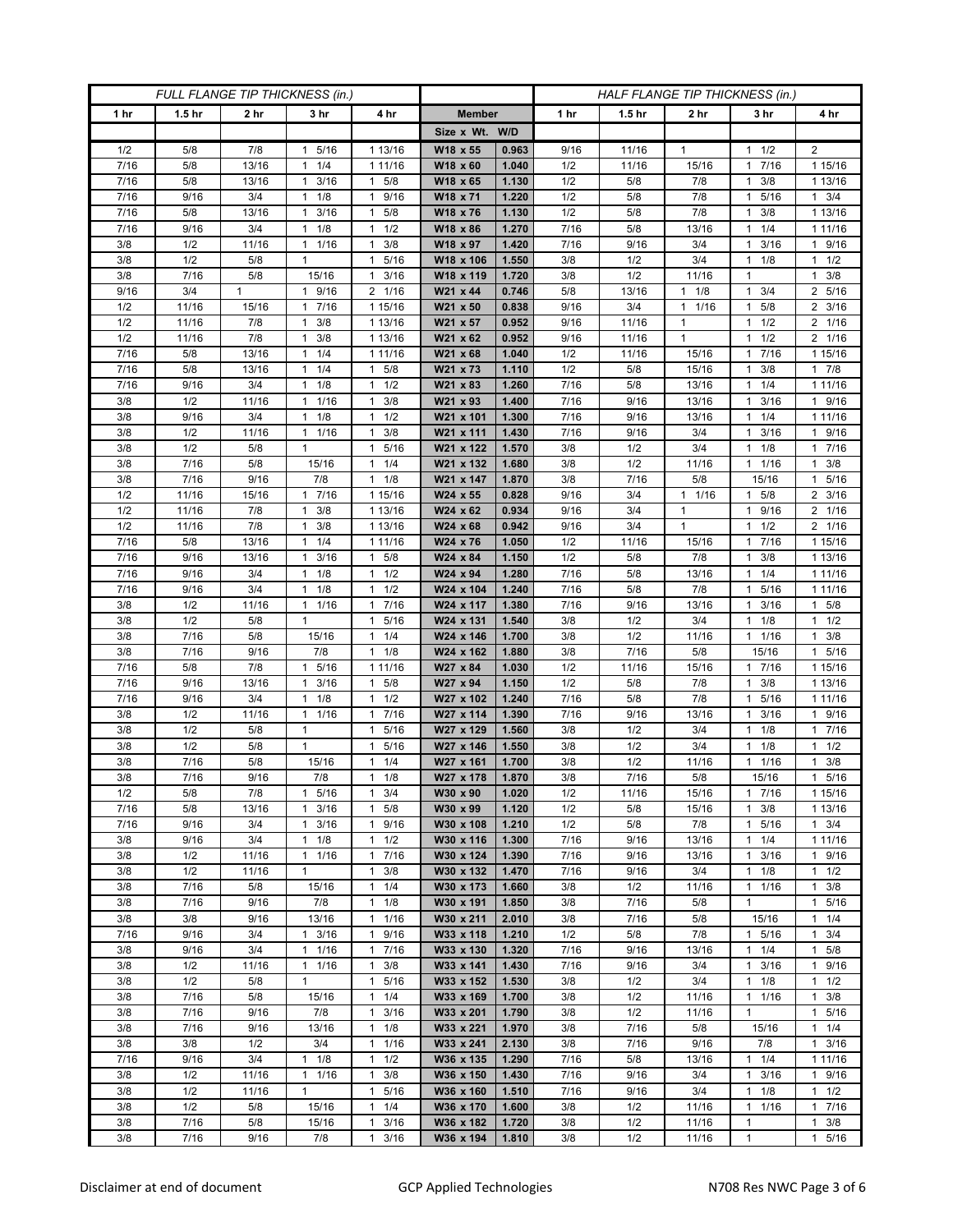| FULL FLANGE TIP THICKNESS (in.) |                      |                                   |                        |                                     |                | HALF FLANGE TIP THICKNESS (in.) |                |                                              |                                              |                                      |                                           |
|---------------------------------|----------------------|-----------------------------------|------------------------|-------------------------------------|----------------|---------------------------------|----------------|----------------------------------------------|----------------------------------------------|--------------------------------------|-------------------------------------------|
| 1 hr                            | 1.5 <sub>hr</sub>    | 2 hr                              | 3 hr                   | 4 hr                                | <b>Member</b>  |                                 | 1 hr           | 1.5 <sub>hr</sub>                            | 2 hr                                         | 3 hr                                 | 4 hr                                      |
|                                 |                      |                                   |                        |                                     | Size x Wt. W/D |                                 |                |                                              |                                              |                                      |                                           |
| 3/8                             | 7/16                 | 9/16                              | 13/16                  | 1/8<br>$\mathbf{1}$                 | W36 x 210      | 1.960                           | 3/8            | 7/16                                         | 5/8                                          | 15/16                                | $1 \t1/4$                                 |
| 3/8                             | 7/16                 | 9/16                              | 13/16                  | 1/8<br>1                            | W36 x 230      | 1.950                           | 3/8            | 7/16                                         | 5/8                                          | 15/16                                | $1 \t1/4$                                 |
| 3/8                             | 3/8                  | 1/2                               | 13/16                  | 1/16<br>$\mathbf{1}$                | W36 x 245      | 2.080                           | 3/8            | 7/16                                         | 5/8                                          | 7/8                                  | 3/16<br>$\mathbf{1}$                      |
| 3/8                             | 3/8                  | 1/2                               | 11/16                  | 15/16                               | W36 x 256      | 2.370                           | 3/8            | 3/8                                          | 9/16                                         | 13/16                                | 1/16<br>1                                 |
| 3/8                             | 3/8                  | 1/2                               | 3/4                    | $\mathbf{1}$                        | W36 x 260      | 2.180                           | 3/8            | 7/16                                         | 9/16                                         | 7/8                                  | $1 \t1/8$                                 |
| 3/8                             | 3/8                  | 1/2                               | 3/4                    | 15/16                               | W36 x 280      | 2.350                           | 3/8            | 3/8                                          | 9/16                                         | 13/16                                | 11/16                                     |
| 3/8                             | 3/8                  | 7/16                              | 11/16                  | 15/16                               | W36 x 300      | 2.500                           | 3/8            | 3/8                                          | 1/2                                          | 3/4                                  | 1/16<br>1                                 |
| 3/4                             | 1/16<br>$\mathbf{1}$ | 3/8<br>1                          | $2 \t1/8$              | $2 \t 7/8$                          | Other          | 0.370                           | 7/8            | 1/8<br>$\mathbf{1}$                          | $\mathbf{1}$<br>9/16                         | 2 7/16                               | $3 \t1/4$                                 |
| 3/4                             | 1                    | 3/8<br>1                          | $2 \t1/8$              | 2 13/16                             | Other          | 0.380                           | 7/8            | 1/8<br>$\mathbf{1}$                          | 9/16<br>$\mathbf{1}$                         | 2 3/8                                | $3 \frac{3}{16}$                          |
| 3/4                             | $\mathbf{1}$         | 3/8<br>1                          | 2 1/16                 | 2 13/16                             | Other          | 0.390                           | 13/16          | 1/8<br>$\mathbf{1}$                          | 9/16<br>$\mathbf{1}$                         | $2 \frac{3}{8}$                      | $3 \frac{3}{16}$                          |
| 3/4                             | $\mathbf{1}$         | 3/8<br>1                          | 2 1/16                 | 3/4<br>$\overline{2}$               | Other          | 0.400                           | 13/16          | $1 \t1/8$                                    | 9/16<br>$\mathbf{1}$                         | 2 5/16                               | $3 \t1/8$                                 |
| 3/4                             | $\mathbf{1}$         | 3/8<br>1                          | 2 1/16                 | $2 \frac{3}{4}$                     | Other          | 0.410                           | 13/16          | 1/16<br>1                                    | 1/2<br>$\mathbf{1}$                          | 2 5/16                               | $3 \t1/8$                                 |
| 3/4                             | 1                    | 5/16<br>1                         | 2                      | $2 \frac{3}{4}$                     | Other          | 0.420                           | 13/16          | 1/16<br>$\mathbf{1}$                         | 1/2<br>$\mathbf{1}$                          | 2 5/16                               | $3 \t1/16$                                |
| 3/4                             | $\mathbf{1}$         | 5/16<br>1                         | $\overline{2}$         | 2 11/16                             | Other          | 0.430                           | 13/16          | 11/16                                        | 1/2<br>$\mathbf{1}$                          | 1/4<br>2                             | $3 \t1/16$                                |
| 11/16                           | $\mathbf{1}$         | 5/16<br>$\mathbf{1}$              | $\overline{2}$         | 2 11/16                             | Other          | 0.440                           | 13/16          | $1 \t1/16$                                   | 1/2<br>$\mathbf{1}$                          | $2 \t1/4$                            | 3                                         |
| 11/16<br>11/16                  | 15/16<br>15/16       | 5/16<br>$\mathbf{1}$<br>5/16<br>1 | $\overline{2}$         | 2 5/8<br>5/8<br>2                   | Other<br>Other | 0.450<br>0.460                  | 13/16<br>13/16 | 1/16<br>$\mathbf{1}$<br>1/16<br>$\mathbf{1}$ | 7/16<br>1<br>7/16<br>$\mathbf{1}$            | $2 \t1/4$<br>3/16<br>2               | 3                                         |
|                                 |                      |                                   | 1 15/16                |                                     |                |                                 |                | $\mathbf{1}$                                 | $7/16$<br>$\mathbf{1}$                       |                                      | 2 15/16                                   |
| 11/16<br>11/16                  | 15/16<br>15/16       | 1/4<br>1<br>$1 \t1/4$             | 1 15/16<br>1 15/16     | 2 5/8<br>2 9/16                     | Other<br>Other | 0.470<br>0.480                  | 3/4<br>3/4     | 1                                            | 7/16<br>1                                    | $2 \frac{3}{16}$<br>$2 \frac{3}{16}$ | 2 15/16<br>2 7/8                          |
| 11/16                           | 15/16                | 1/4<br>1                          | 7/8<br>1               | 9/16<br>2                           | Other          | 0.490                           | 3/4            | $\mathbf{1}$                                 | 7/16<br>$\mathbf 1$                          | 2<br>1/8                             | 2 7/8                                     |
| 11/16                           | 15/16                | 1/4<br>1                          | 7/8<br>$\mathbf{1}$    | $\overline{2}$<br>1/2               | Other          | 0.500                           | 3/4            | $\mathbf{1}$                                 | 3/8<br>$\mathbf{1}$                          | $\overline{2}$<br>1/8                | $2 \t7/8$                                 |
| 11/16                           | 15/16                | $1 \t1/4$                         | 17/8                   | 1/2<br>2                            | Other          | 0.510                           | 3/4            | $\mathbf{1}$                                 | 3/8<br>$\mathbf{1}$                          | $2 \t1/8$                            | 2 13/16                                   |
| 11/16                           | 7/8                  | 1/4<br>1                          | $1 \t7/8$              | 1/2<br>2                            | Other          | 0.520                           | 3/4            | $\mathbf{1}$                                 | 3/8<br>$\mathbf{1}$                          | 2<br>1/16                            | 2 13/16                                   |
| 11/16                           | 7/8                  | 3/16<br>$\mathbf{1}$              | 1 13/16                | 7/16<br>$\overline{2}$              | Other          | 0.530                           | 3/4            | $\mathbf{1}$                                 | 3/8<br>$\mathbf{1}$                          | $\overline{2}$<br>1/16               | $2 \frac{3}{4}$                           |
| 5/8                             | 7/8                  | 3/16<br>$\mathbf{1}$              | 1 13/16                | 2 7/16                              | Other          | 0.540                           | 3/4            | 15/16                                        | 3/8<br>$\mathbf{1}$                          | 2 1/16                               | $2 \frac{3}{4}$                           |
| 5/8                             | 7/8                  | 3/16<br>$\mathbf{1}$              | 1 13/16                | 7/16<br>2                           | Other          | 0.550                           | 3/4            | 15/16                                        | 5/16<br>$\mathbf{1}$                         | 2 1/16                               | $2 \frac{3}{4}$                           |
| 5/8                             | 7/8                  | 3/16<br>$\mathbf{1}$              | 1 13/16                | 3/8<br>2                            | Other          | 0.560                           | 3/4            | 15/16                                        | 5/16<br>$\mathbf{1}$                         | 2                                    | 2 11/16                                   |
| 5/8                             | 7/8                  | 3/16<br>1                         | $1 \t3/4$              | $\overline{2}$<br>3/8               | Other          | 0.570                           | 11/16          | 15/16                                        | 5/16<br>$\mathbf{1}$                         | 2                                    | 2 11/16                                   |
| 5/8                             | 7/8                  | 3/16<br>$\mathbf{1}$              | 3/4<br>$\mathbf{1}$    | $2 \frac{3}{8}$                     | Other          | 0.580                           | 11/16          | 15/16                                        | 5/16<br>$\mathbf{1}$                         | 2                                    | 2 11/16                                   |
| 5/8                             | 7/8                  | 1/8<br>$\mathbf{1}$               | 3/4<br>$\mathbf{1}$    | 5/16<br>2                           | Other          | 0.590                           | 11/16          | 15/16                                        | 5/16<br>$\mathbf{1}$                         | $\overline{2}$                       | 2 5/8                                     |
| 5/8                             | 7/8                  | 1<br>1/8                          | 3/4<br>$\mathbf{1}$    | 5/16<br>2                           | Other          | 0.600                           | 11/16          | 15/16                                        | 5/16<br>$\mathbf{1}$                         | 1 15/16                              | 2 5/8                                     |
| 5/8                             | 13/16                | 1/8<br>$\mathbf{1}$               | 1 11/16                | 5/16<br>2                           | Other          | 0.610                           | 11/16          | 15/16                                        | 1/4<br>$\mathbf{1}$                          | 1 15/16                              | 2 5/8                                     |
| 5/8                             | 13/16                | 1/8<br>$\mathbf{1}$               | 1 11/16                | 5/16<br>2                           | Other          | 0.620                           | 11/16          | 7/8                                          | 1/4<br>$\mathbf{1}$                          | 1 15/16                              | 2 9/16                                    |
| 5/8                             | 13/16                | 1/8<br>$\mathbf{1}$               | 1 11/16                | 1/4<br>2                            | Other          | 0.630                           | 11/16          | 7/8                                          | 1/4<br>$\mathbf{1}$                          | 7/8<br>1.                            | 2 9/16                                    |
| 5/8                             | 13/16                | 1/8<br>1                          | 1 11/16                | $\overline{2}$<br>1/4               | Other          | 0.640                           | 11/16          | 7/8                                          | 1/4<br>$\mathbf{1}$                          | 7/8<br>1                             | 2 9/16                                    |
| 5/8                             | 13/16                | 1/8<br>$\mathbf{1}$               | 1 11/16                | 1/4<br>2                            | Other          | 0.650                           | 11/16          | 7/8                                          | 1/4<br>$\mathbf{1}$                          | 7/8<br>1                             | $2 \frac{1}{2}$                           |
| 5/8                             | 13/16                | 1/16<br>1                         | $1 \t5/8$              | 3/16<br>2                           | Other          | 0.660                           | 11/16          | 7/8                                          | 1/4<br>$\mathbf{1}$                          | 7/8<br>1                             | $2 \t1/2$                                 |
| 9/16<br>9/16                    | 13/16<br>13/16       | 1/16<br>1<br>1/16<br>1            | 5/8<br>1<br>5/8<br>1   | 3/16<br>2<br>3/16<br>$\overline{2}$ | Other<br>Other | 0.670<br>0.680                  | 11/16<br>5/8   | 7/8<br>7/8                                   | 3/16<br>$\mathbf{1}$<br>3/16<br>$\mathbf{1}$ | 7/8<br>$\mathbf{1}$<br>1 13/16       | $2 \frac{1}{2}$<br>7/16<br>$\overline{2}$ |
| 9/16                            | 13/16                | 1/16<br>$\mathbf{1}$              | 5/8<br>1               | 3/16<br>2                           | Other          | 0.690                           | 5/8            | 7/8                                          | 3/16<br>1                                    | 1 13/16                              | 2 7/16                                    |
| 9/16                            | 13/16                | 1/16<br>$\mathbf{1}$              | 5/8<br>1               | 1/8<br>2                            | Other          | 0.700                           | 5/8            | 7/8                                          | 3/16<br>$\mathbf{1}$                         | 1 13/16                              | 2 7/16                                    |
| 9/16                            | 3/4                  | 11/16                             | 1 9/16                 | $2 \t1/8$                           | Other          | 0.710                           | 5/8            | 13/16                                        | 3/16<br>$\mathbf{1}$                         | 1 13/16                              | $2 \frac{3}{8}$                           |
| 9/16                            | 3/4                  | 1/16<br>$\mathbf{1}$              | 1 9/16                 | $2 \t1/8$                           | Other          | 0.720                           | 5/8            | 13/16                                        | 3/16<br>$\mathbf{1}$                         | $1 \t3/4$                            | $2 \frac{3}{8}$                           |
| 9/16                            | 3/4                  | $1 \t1/16$                        | 1 9/16                 | $2 \t1/8$                           | Other          | 0.730                           | 5/8            | 13/16                                        | 3/16<br>1                                    | $1 \t3/4$                            | $2 \frac{3}{8}$                           |
| 9/16                            | 3/4                  | 1                                 | 9/16<br>1              | 2 1/16                              | Other          | 0.740                           | 5/8            | 13/16                                        | 3/16<br>$\mathbf{1}$                         | 3/4<br>1                             | $2 \frac{3}{8}$                           |
| 9/16                            | 3/4                  | $\mathbf{1}$                      | 1 9/16                 | 2 1/16                              | Other          | 0.750                           | 5/8            | 13/16                                        | 1/8<br>$\mathbf{1}$                          | 3/4<br>$\mathbf{1}$                  | 2 5/16                                    |
| 9/16                            | 3/4                  | 1                                 | $1 \t1/2$              | 2 1/16                              | Other          | 0.760                           | 5/8            | 13/16                                        | 1/8<br>$\mathbf{1}$                          | $1 \t3/4$                            | 2 5/16                                    |
| 9/16                            | 3/4                  | 1                                 | 1/2<br>$\mathbf{1}$    | 1/16<br>2                           | Other          | 0.770                           | 5/8            | 13/16                                        | 1/8<br>$\mathbf{1}$                          | 1 1 1 / 16                           | 2 5/16                                    |
| 9/16                            | 3/4                  | $\mathbf{1}$                      | $1 \t1/2$              | 2                                   | Other          | 0.780                           | 5/8            | 13/16                                        | $\mathbf{1}$<br>1/8                          | 1 11/16                              | $2 \t1/4$                                 |
| 9/16                            | 3/4                  | $\mathbf{1}$                      | $1 \t1/2$              | $\overline{2}$                      | Other          | 0.790                           | 5/8            | 13/16                                        | $\mathbf{1}$<br>1/8                          | 1 11/16                              | $2 \t1/4$                                 |
| 9/16                            | 3/4                  | $\mathbf{1}$                      | $1 \t1/2$              | $\overline{2}$                      | Other          | 0.800                           | 5/8            | 13/16                                        | 1/8<br>$\mathbf{1}$                          | 1 11/16                              | $2 \t1/4$                                 |
| 9/16                            | 3/4                  | $\mathbf{1}$                      | $1 \t1/2$              | 2                                   | Other          | 0.810                           | 5/8            | 13/16                                        | 1/8<br>$\mathbf{1}$                          | 1 11/16                              | $2 \t1/4$                                 |
| 1/2                             | 11/16                | 15/16                             | 1 7/16                 | 1 15/16                             | Other          | 0.820                           | 9/16           | 3/4                                          | 1/16<br>$\mathbf{1}$                         | $1 \t5/8$                            | $2 \frac{3}{16}$                          |
| 1/2                             | 11/16                | 15/16                             | 17/16                  | 1 15/16                             | Other          | 0.830                           | 9/16           | 3/4                                          | 1/16<br>$\mathbf{1}$                         | 5/8<br>$\mathbf{1}$                  | $2 \frac{3}{16}$                          |
| 1/2                             | 11/16                | 15/16                             | 1 7/16<br>$\mathbf{1}$ | 1 15/16                             | Other          | 0.840                           | 9/16           | 3/4                                          | 1/16<br>$\mathbf{1}$<br>$\mathbf{1}$         | 5/8<br>$\mathbf{1}$                  | $2 \frac{3}{16}$                          |
| 1/2<br>1/2                      | 11/16<br>11/16       | 15/16<br>15/16                    | 7/16<br>17/16          | 1 15/16<br>1 15/16                  | Other<br>Other | 0.850<br>0.860                  | 9/16<br>9/16   | 3/4<br>3/4                                   | 1/16<br>1/16<br>$\mathbf{1}$                 | 5/8<br>$5/8$<br>1                    | $2 \frac{3}{16}$<br>$2 \frac{3}{16}$      |
| 1/2                             | 11/16                | 15/16                             | 17/16                  | 7/8<br>$\mathbf{1}$                 | Other          | 0.870                           | 9/16           | 3/4                                          | 1/16<br>$\mathbf{1}$                         | 5/8<br>$\mathbf{1}$                  | $2 \t1/8$                                 |
| 1/2                             | 11/16                | 15/16                             | 17/16                  | $\mathbf{1}$<br>7/8                 | Other          | 0.880                           | 9/16           | 3/4                                          | 1/16<br>$\mathbf{1}$                         | 9/16<br>1                            | $2 \t1/8$                                 |
| 1/2                             | 11/16                | 15/16                             | 3/8<br>$\mathbf{1}$    | 7/8<br>$\mathbf{1}$                 | Other          | 0.890                           | 9/16           | 3/4                                          | 1/16<br>$\mathbf{1}$                         | 9/16<br>1                            | $2 \t1/8$                                 |
| 1/2                             | 11/16                | 15/16                             | 3/8<br>$\mathbf{1}$    | 7/8<br>$\mathbf{1}$                 | Other          | 0.900                           | 9/16           | 3/4                                          | $\mathbf{1}$<br>1/16                         | 9/16<br>1                            | $2 \t1/8$                                 |
| 1/2                             | 11/16                | 15/16                             | 3/8<br>1               | 7/8<br>$\mathbf{1}$                 | Other          | 0.910                           | 9/16           | 3/4                                          | $\mathbf{1}$                                 | 9/16<br>1                            | 2 1/16                                    |
| 1/2                             | 11/16                | 15/16                             | 3/8<br>1               | 1 13/16                             | Other          | 0.920                           | 9/16           | 3/4                                          | $\mathbf{1}$                                 | 9/16<br>1                            | 2 1/16                                    |
| 1/2                             | 11/16                | 7/8                               | 3/8<br>$\mathbf{1}$    | 1 13/16                             | Other          | 0.930                           | 9/16           | 3/4                                          | $\mathbf{1}$                                 | 9/16<br>$\mathbf{1}$                 | 2 1/16                                    |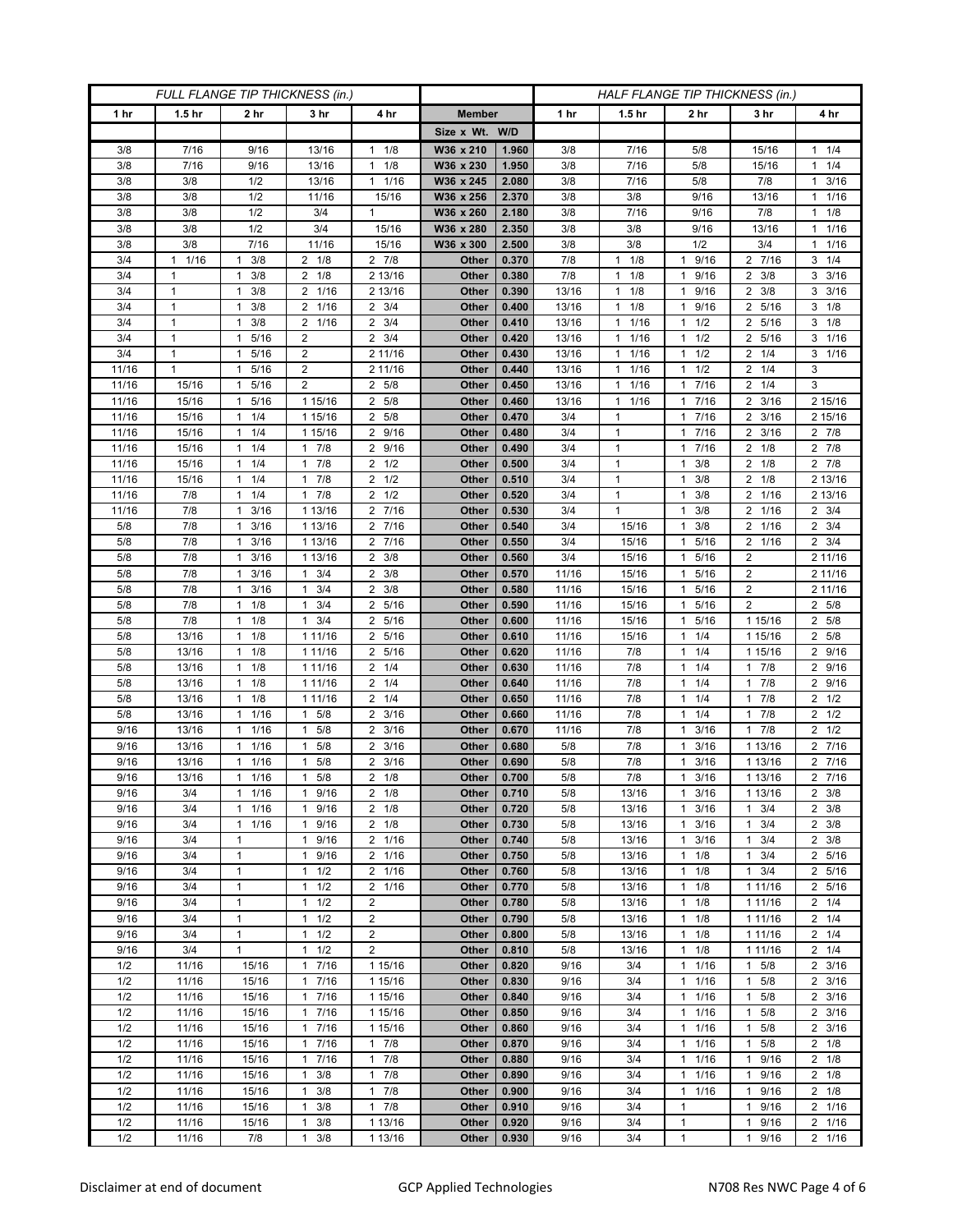| FULL FLANGE TIP THICKNESS (in.) |                   |                 |                                  |                                              | HALF FLANGE TIP THICKNESS (in.) |                |              |                   |                 |                                   |                                  |
|---------------------------------|-------------------|-----------------|----------------------------------|----------------------------------------------|---------------------------------|----------------|--------------|-------------------|-----------------|-----------------------------------|----------------------------------|
| 1 hr                            | 1.5 <sub>hr</sub> | 2 <sub>hr</sub> | 3 <sub>hr</sub>                  | 4 hr                                         | <b>Member</b>                   |                | 1 hr         | 1.5 <sub>hr</sub> | 2 <sub>hr</sub> | 3 hr                              | 4 hr                             |
|                                 |                   |                 |                                  |                                              | Size x Wt. W/D                  |                |              |                   |                 |                                   |                                  |
| 1/2                             | 11/16             | 7/8             | 3/8<br>1                         | 1 13/16                                      | Other                           | 0.940          | 9/16         | 3/4               | $\mathbf 1$     | 1/2<br>1                          | 2 1/16                           |
| 1/2                             | 11/16             | 7/8             | 3/8<br>1                         | 1 13/16                                      | Other                           | 0.950          | 9/16         | 11/16             | $\mathbf{1}$    | 1/2<br>1                          | 2 1/16                           |
| 1/2                             | 11/16             | 7/8             | $\mathbf{1}$<br>5/16             | 1 13/16                                      | Other                           | 0.960          | 9/16         | 11/16             | $\mathbf{1}$    | 1/2<br>1                          | $\overline{2}$                   |
| 1/2                             | 5/8               | 7/8             | 5/16<br>1                        | 1 13/16                                      | Other                           | 0.970          | 9/16         | 11/16             | $\mathbf{1}$    | 1/2<br>1                          | $\overline{2}$                   |
| 1/2                             | 5/8               | 7/8             | 5/16<br>1                        | $\mathbf{1}$<br>3/4                          | Other                           | 0.980          | 9/16         | 11/16             | $\mathbf{1}$    | 1/2<br>1                          | $\boldsymbol{2}$                 |
| 1/2                             | 5/8               | 7/8             | 1<br>5/16                        | $\mathbf{1}$<br>3/4                          | Other                           | 0.990          | 9/16         | 11/16             | $\mathbf{1}$    | 1/2<br>1                          | $\boldsymbol{2}$                 |
| 1/2                             | 5/8               | 7/8             | 5/16<br>-1                       | 3/4<br>1                                     | Other                           | 1.000          | 1/2          | 11/16             | $\mathbf{1}$    | 1/2<br>1                          | $\overline{2}$                   |
| 1/2                             | 5/8               | 7/8             | 5/16<br>$\mathbf{1}$             | 3/4<br>$\mathbf{1}$                          | Other                           | 1.010          | 1/2          | 11/16             | 15/16           | 7/16<br>1                         | 1 15/16                          |
| 1/2                             | 5/8               | 7/8             | 5/16<br>1                        | 3/4<br>$\mathbf{1}$                          | Other                           | 1.020          | 1/2          | 11/16             | 15/16           | 7/16                              | 1 15/16                          |
| 7/16                            | 5/8               | 7/8             | 5/16<br>1                        | 1 11/16                                      | Other                           | 1.030          | 1/2          | 11/16             | 15/16           | 7/16<br>1                         | 1 15/16<br>1 15/16               |
| 7/16<br>7/16                    | 5/8<br>5/8        | 13/16<br>13/16  | 1/4<br>1<br>$\mathbf{1}$<br>1/4  | 1 11/16<br>1 11/16                           | Other<br>Other                  | 1.040<br>1.050 | 1/2<br>1/2   | 11/16<br>11/16    | 15/16<br>15/16  | 7/16<br>1<br>7/16                 | 1 15/16                          |
| 7/16                            | 5/8               | 13/16           | 1/4<br>$\mathbf{1}$              | 1 11/16                                      | Other                           | 1.060          | 1/2          | 11/16             | 15/16           | 7/16<br>1.                        | 17/8                             |
| 7/16                            | 5/8               | 13/16           | $1 \t1/4$                        | 1 11/16                                      | Other                           | 1.070          | 1/2          | 11/16             | 15/16           | 7/16<br>1                         | 17/8                             |
| 7/16                            | 5/8               | 13/16           | 1/4<br>$\mathbf{1}$              | 1 11/16                                      | Other                           | 1.080          | 1/2          | 11/16             | 15/16           | 3/8                               | 17/8                             |
| $\frac{1}{7}{16}$               | 5/8               | 13/16           | 1/4<br>1                         | 1 11/16                                      | Other                           | 1.090          | 1/2          | 11/16             | 15/16           | 3/8<br>1                          | $1 \t7/8$                        |
| 7/16                            | 5/8               | 13/16           | 1/4<br>$\mathbf{1}$              | 5/8<br>$\mathbf{1}$                          | Other                           | 1.100          | 1/2          | 11/16             | 15/16           | 3/8<br>1                          | 17/8                             |
| 7/16                            | 5/8               | 13/16           | $1 \t1/4$                        | 5/8<br>1                                     | Other                           | 1.110          | 1/2          | 5/8               | 15/16           | 3/8<br>1                          | 17/8                             |
| 7/16                            | 5/8               | 13/16           | 3/16<br>$\mathbf{1}$             | 5/8<br>1                                     | Other                           | 1.120          | 1/2          | 5/8               | 15/16           | 3/8<br>1.                         | 1 13/16                          |
| 7/16                            | 5/8               | 13/16           | 3/16<br>1                        | 5/8<br>$\mathbf{1}$                          | Other                           | 1.130          | 1/2          | 5/8               | 7/8             | 3/8<br>1                          | 1 13/16                          |
| 7/16                            | 9/16              | 13/16           | $1 \t3/16$                       | 5/8<br>1                                     | Other                           | 1.140          | 1/2          | 5/8               | 7/8             | 3/8<br>1                          | 1 13/16                          |
| 7/16                            | 9/16              | 13/16           | $1 \t3/16$                       | 5/8<br>1                                     | Other                           | 1.150          | 1/2          | 5/8               | 7/8             | 3/8<br>1                          | 1 13/16                          |
| 7/16                            | 9/16              | 13/16           | 3/16<br>1                        | 9/16<br>$\mathbf{1}$                         | Other                           | 1.160          | 1/2          | 5/8               | 7/8             | 5/16                              | 1 13/16                          |
| 7/16                            | 9/16              | 13/16           | 3/16<br>$\mathbf{1}$             | 9/16<br>$\mathbf{1}$                         | Other                           | 1.170          | 1/2          | 5/8               | 7/8             | 5/16<br>1                         | 1 13/16                          |
| 7/16                            | 9/16              | 3/4             | 3/16<br>$\mathbf{1}$             | 9/16<br>1                                    | Other                           | 1.180          | 1/2          | 5/8               | 7/8             | 5/16<br>1.                        | $1 \t3/4$                        |
| 7/16                            | 9/16              | 3/4             | 3/16<br>1                        | 9/16<br>$\mathbf{1}$                         | Other                           | 1.190          | 1/2          | 5/8               | 7/8             | 5/16                              | 3/4<br>$\mathbf{1}$              |
| 7/16                            | 9/16              | 3/4             | 3/16<br>$\mathbf{1}$             | 9/16<br>$\mathbf{1}$                         | Other                           | 1.200          | 1/2          | 5/8               | 7/8             | 5/16<br>1                         | $1 \t3/4$                        |
| 7/16<br>7/16                    | 9/16<br>9/16      | 3/4<br>3/4      | 3/16<br>$\mathbf{1}$<br>1/8<br>1 | 9/16<br>$\mathbf{1}$<br>9/16<br>$\mathbf{1}$ | Other<br>Other                  | 1.210<br>1.220 | 1/2<br>1/2   | 5/8<br>5/8        | 7/8<br>7/8      | 5/16<br>1.<br>5/16<br>1           | $1 \t3/4$<br>3/4<br>$\mathbf{1}$ |
| 7/16                            | 9/16              | 3/4             | $\mathbf{1}$<br>1/8              | 9/16<br>$\mathbf{1}$                         | Other                           | 1.230          | 7/16         | 5/8               | 7/8             | 5/16<br>1                         | $1 \t3/4$                        |
| 7/16                            | 9/16              | 3/4             | 1/8<br>$\mathbf{1}$              | 1/2<br>$\mathbf{1}$                          | Other                           | 1.240          | 7/16         | 5/8               | 7/8             | 5/16<br>1                         | 1 11/16                          |
| 7/16                            | 9/16              | 3/4             | 1/8<br>1                         | 1/2<br>$\mathbf{1}$                          | Other                           | 1.250          | 7/16         | 5/8               | 7/8             | 1/4<br>1                          | 1 11/16                          |
| 7/16                            | 9/16              | 3/4             | 1/8<br>1                         | 1/2<br>$\mathbf{1}$                          | Other                           | 1.260          | 7/16         | 5/8               | 13/16           | 1/4<br>1                          | 1 11/16                          |
| 7/16                            | 9/16              | 3/4             | 1/8<br>1                         | 1/2<br>$\mathbf{1}$                          | Other                           | 1.270          | 7/16         | 5/8               | 13/16           | 1/4                               | 1 1 1 / 16                       |
| 7/16                            | 9/16              | 3/4             | 1/8<br>1                         | 1/2<br>$\mathbf{1}$                          | Other                           | 1.280          | 7/16         | 5/8               | 13/16           | 1/4<br>1                          | 1 1 1 / 16                       |
| 7/16                            | 9/16              | 3/4             | 1/8<br>1                         | 1/2<br>$\mathbf{1}$                          | Other                           | 1.290          | 7/16         | 5/8               | 13/16           | 1/4<br>1                          | 1 1 1/16                         |
| 3/8                             | 9/16              | 3/4             | 1/8<br>1                         | 1/2<br>1                                     | Other                           | 1.300          | 7/16         | 9/16              | 13/16           | 1/4                               | 1 1 1 / 16                       |
| 3/8                             | 9/16              | 3/4             | 1/8<br>1                         | 1/2<br>$\mathbf{1}$                          | Other                           | 1.310          | 7/16         | 9/16              | 13/16           | 1/4<br>1                          | 1 1 1 / 16                       |
| 3/8                             | 9/16              | 3/4             | 1/16<br>$\mathbf{1}$             | 7/16<br>$\mathbf{1}$                         | Other                           | 1.320          | 7/16         | 9/16              | 13/16           | 1/4<br>1                          | 1 5/8                            |
| 3/8                             | 9/16              | 3/4             | 1/16<br>$\mathbf{1}$             | 7/16<br>$\mathbf{1}$                         | Other                           | 1.330          | 7/16         | 9/16              | 13/16           | 1/4                               | 5/8<br>$\mathbf{1}$              |
| 3/8                             | 9/16              | 11/16           | 1/16<br>$\mathbf{1}$             | 7/16<br>$\mathbf{1}$                         | Other                           | 1.340          | 7/16         | 9/16              | 13/16           | 1/4<br>$\mathbf{1}$               | 5/8<br>$\mathbf{1}$              |
| 3/8                             | 9/16              | 11/16           | $1 \t1/16$                       | 17/16                                        | Other                           | 1.350          | 7/16         | 9/16              | 13/16           | 3/16<br>$\mathbf{1}$              | $1 \t5/8$                        |
| 3/8                             | 1/2               | 11/16           | $1 \t1/16$                       | 7/16<br>$\mathbf{1}$                         | Other                           | 1.360          | 7/16         | 9/16              | 13/16           | 3/16<br>$\mathbf{1}$              | $1 \t5/8$                        |
| 3/8                             | 1/2               | 11/16           | $1 \t1/16$                       | 7/16<br>$\mathbf{1}$                         | Other                           | 1.370          | 7/16         | 9/16              | 13/16           | 3/16<br>1                         | $1 \t5/8$                        |
| 3/8                             | 1/2               | 11/16           | 11/16                            | 7/16<br>$\mathbf{1}$                         | Other                           | 1.380          | 7/16         | 9/16              | 13/16           | 3/16<br>1                         | 1 5/8                            |
| 3/8<br>3/8                      | 1/2<br>1/2        | 11/16<br>11/16  | 11/16<br>$1 \t1/16$              | 7/16<br>$\mathbf{1}$<br>3/8<br>$\mathbf{1}$  | Other<br>Other                  | 1.390<br>1.400 | 7/16<br>7/16 | 9/16<br>9/16      | 13/16<br>13/16  | 3/16<br>1<br>3/16<br>$\mathbf{1}$ | 1 9/16<br>1 9/16                 |
| 3/8                             | 1/2               | 11/16           | 11/16                            | 3/8<br>$\mathbf{1}$                          | Other                           | 1.410          | 7/16         | 9/16              | 13/16           | 3/16                              | 1 9/16                           |
| 3/8                             | 1/2               | 11/16           | 11/16                            | 3/8<br>$\mathbf{1}$                          | Other                           | 1.420          | 7/16         | 9/16              | 3/4             | 3/16<br>$\mathbf{1}$              | 1 9/16                           |
| 3/8                             | 1/2               | 11/16           | $1 \t1/16$                       | 3/8<br>1                                     | Other                           | 1.430          | 7/16         | 9/16              | 3/4             | $1 \t3/16$                        | 1 9/16                           |
| 3/8                             | 1/2               | 11/16           | $\mathbf{1}$                     | 3/8<br>$\mathbf{1}$                          | Other                           | 1.440          | 7/16         | 9/16              | 3/4             | 3/16<br>1                         | 1 9/16                           |
| 3/8                             | 1/2               | 11/16           | $\mathbf{1}$                     | $\mathbf{1}$<br>3/8                          | Other                           | 1.450          | 7/16         | 9/16              | 3/4             | 1/8<br>$\mathbf{1}$               | 1 9/16                           |
| 3/8                             | 1/2               | 11/16           | $\mathbf{1}$                     | 3/8<br>$\mathbf{1}$                          | Other                           | 1.460          | 7/16         | 9/16              | 3/4             | $1 \t1/8$                         | 1 9/16                           |
| 3/8                             | 1/2               | 11/16           | 1                                | 3/8<br>1                                     | Other                           | 1.470          | 7/16         | 9/16              | 3/4             | 1/8<br>1                          | $1 \t1/2$                        |
| 3/8                             | 1/2               | 11/16           | $\mathbf{1}$                     | 3/8<br>$\mathbf{1}$                          | Other                           | 1.480          | 7/16         | 9/16              | 3/4             | 1/8<br>1                          | $1 \t1/2$                        |
| 3/8                             | 1/2               | 11/16           | $\mathbf{1}$                     | 3/8<br>$\mathbf{1}$                          | Other                           | 1.490          | 7/16         | 9/16              | 3/4             | $1 \t1/8$                         | $1 \t1/2$                        |
| 3/8                             | 1/2               | 11/16           | $\mathbf{1}$                     | 5/16<br>1                                    | Other                           | 1.500          | 7/16         | 9/16              | 3/4             | $1 \t1/8$                         | $1 \t1/2$                        |
| 3/8                             | 1/2               | 11/16           | $\mathbf{1}$                     | 5/16<br>1                                    | Other                           | 1.510          | 7/16         | 9/16              | 3/4             | 1/8<br>$\mathbf{1}$               | $1 \t1/2$                        |
| 3/8                             | 1/2               | 11/16           | $\mathbf{1}$                     | 5/16<br>$\mathbf{1}$                         | Other                           | 1.520          | 7/16         | 9/16              | 3/4             | $1 \t1/8$                         | $1 \t1/2$                        |
| 3/8                             | 1/2               | 5/8             | $\mathbf{1}$                     | 5/16<br>1                                    | Other                           | 1.530          | 3/8          | 1/2               | 3/4             | 1/8<br>$\mathbf{1}$               | $1 \t1/2$                        |
| 3/8                             | 1/2               | 5/8             | $\mathbf{1}$                     | 5/16<br>$\mathbf{1}$                         | Other                           | 1.540          | 3/8          | 1/2               | 3/4             | 1/8<br>$\mathbf{1}$               | $1 \t1/2$                        |
| 3/8                             | 1/2               | 5/8             | $\mathbf{1}$                     | 5/16<br>1                                    | Other                           | 1.550          | 3/8          | 1/2               | 3/4             | 1/8<br>1                          | $1 \t1/2$                        |
| 3/8                             | 1/2               | 5/8             | $\mathbf{1}$<br>$\mathbf{1}$     | 5/16<br>1                                    | Other                           | 1.560          | 3/8          | 1/2               | 3/4             | 1/8<br>1                          | 17/16                            |
| 3/8                             | 1/2               | 5/8             |                                  | $5/16$<br>$\mathbf{1}$                       | Other                           | 1.570          | 3/8          | 1/2               | 3/4             | $\mathbf{1}$<br>1/8               | 17/16                            |